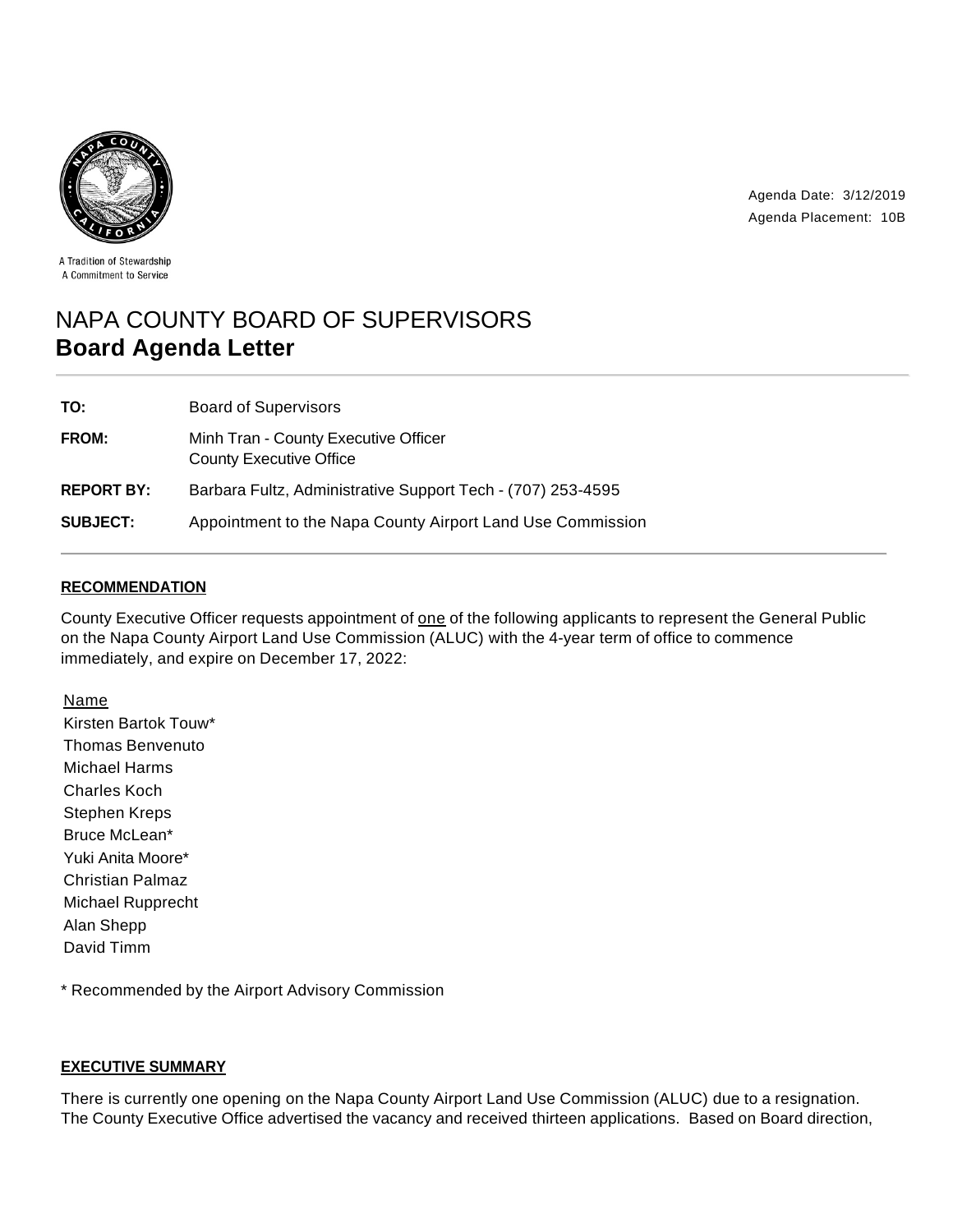the Airport Advisory Commission (AAC) held a meeting on March 4, 2019. At that meeting, the applicants were each given the opportunity for a three minute statement, and then questions from the Commission members. Two candidates withdrew from consideration, six candidates participated in the AAC, one candidate submitted a written statement, and four candidates were unable to attend. The candidates were informed that all applicants would be forwarded to the Board of Supervisors, regardless of participation in the AAC process. The AAC is recommending three candidates based on this process.

# **PROCEDURAL REQUIREMENTS**

- 1. Staff reports.
- 2. Public comments.
- 3. Motion, second, discussion and vote on the item.

#### **FISCAL IMPACT**

Is there a Fiscal Impact? No

#### **ENVIRONMENTAL IMPACT**

ENVIRONMENTAL DETERMINATION: The proposed action is not a project as defined by 14 California Code of Regulations 15378 (State CEQA Guidelines) and therefore CEQA is not applicable.

#### **BACKGROUND AND DISCUSSION**

Pursuant to the provisions of Section 21670.1 of the Public Utilities Code of the State of California and effective March 25, 1975, the Napa County Planning Commission is the designated body to assume and accomplish the planning responsibilities of an Airport Land Use Commission (ALUC).

Resolution No. 75-51 of the Board of Supervisors of the County of Napa amends to conform to California Public Utilities Code Section 21670.1, as amended by Chapter 1018, Section 2, of the statutes of 1987, regarding the composition of an appropriately designated body when functioning as the Airport Land Use Commission (ALUC) as follows:

"Whenever there is a change in membership in either the Napa County Planning Commission or the Airport Land Use Commission (ALUC), the Board of Supervisors of the County of Napa shall determine how many members of the Planning Commission have "expertise in aviation," defined in California Public Utilities Code Section 21670(e) as "a person who, by way of education, training, business, experience, vocation, or avocation has acquired and possesses particular knowledge of, and familiarity with, the function, operation and role of airports, or is an elected official of a local agency which owns or operates an airport."

The Board of Supervisors must augment the Napa County Planning Commission (when the Planning Commission is sitting as the ALUC) by appointing additional members with aviation experience as referenced in Section 21670.1. Section 21670.1 of the Public Utilities Code requires at least two (2) members of the ALUC have an expertise in aviation.